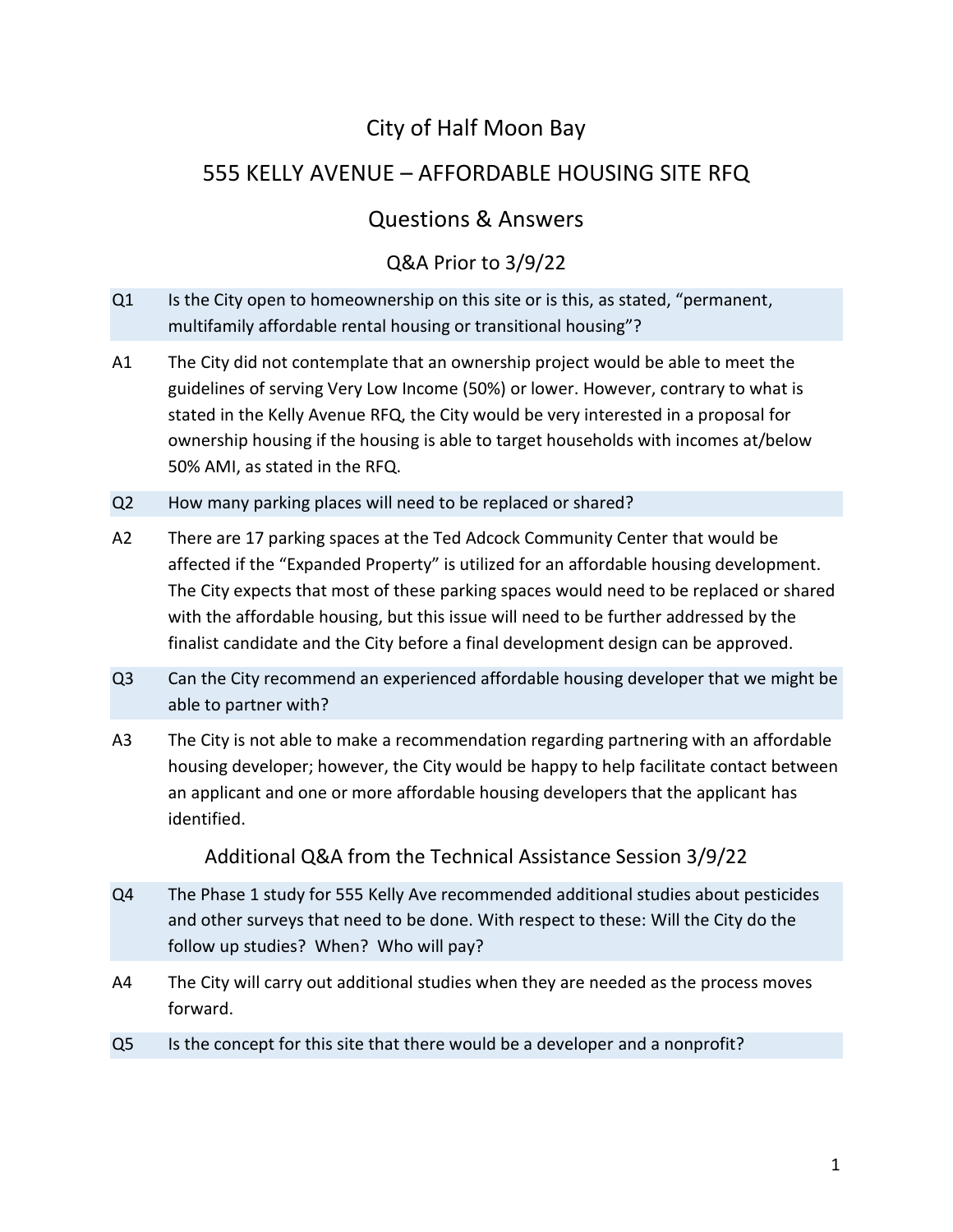- A5 Yes. If a nonprofit submitting an application is an organization without affordable housing development experience, then we would want to see a collaboration between the organization and a developer familiar with affordable housing creation.
- Q6 Is the City looking for the applicant to hire an architect now and prepare plans?
- A6 Applicants do not need to prepare the type of detailed plans that would be needed at the design-development stage, but the City will want to see concepts for the housing: e.g., a simple site plan with location and lay-out of the buildings, number of units, stories, etc. Also, the affordability level, target population, etc.
- Q7 What are the zoning standards for this site (e.g., Floor-Area-ratio, etc.)?
- A7 Please refer to the zoning summary on page 6 of the RFQ.
- Q8 What are the preferred unit sizes?
- A8 The RFQ does not specify unit sizes. The City understands that the site is small and may be difficult to finance; the City is open to feedback about the feasibility for this project in terms of unit sizes and affordability levels. The City recommends that interested parties submit questions and feedback about their potential proposals so that they can work through various site challenges. The RFQ timeline intends to give time for potential applicants to work through these challenges prior to the submittal deadline and to present a concept that maximizes affordable housing but is also financially feasible.
- Q9 Would the present zoning be allowed to be modified?
- A9 Yes, modification of the current zoning is planned so that it is consistent with the approved Land Use Plan. The City will be updating the zoning code; for this site, it means that affordable housing will be an allowed use.
- Q10 Would a subdivision be required or allowed in order to establish the "Expanded Site" which would include 555 Kelly and a portion of the Ted Adcock Community Center parking lot?
- A10 No. A lot-line adjustment could facilitate establishing the Expanded Site.
- Q11 What about water availability? Would this site have water rights and water supply?
- A11 Yes. There are three water connection types: coastal act priority, non-priority, and affordable housing priority uses. The Coastside County Water District has connections available to affordable housing (Low and Very-Low Income), so this project would have water connections. The cost of these affordable housing connections is approximately \$16k per connection.
- Q12 What about fire sprinker water supply?